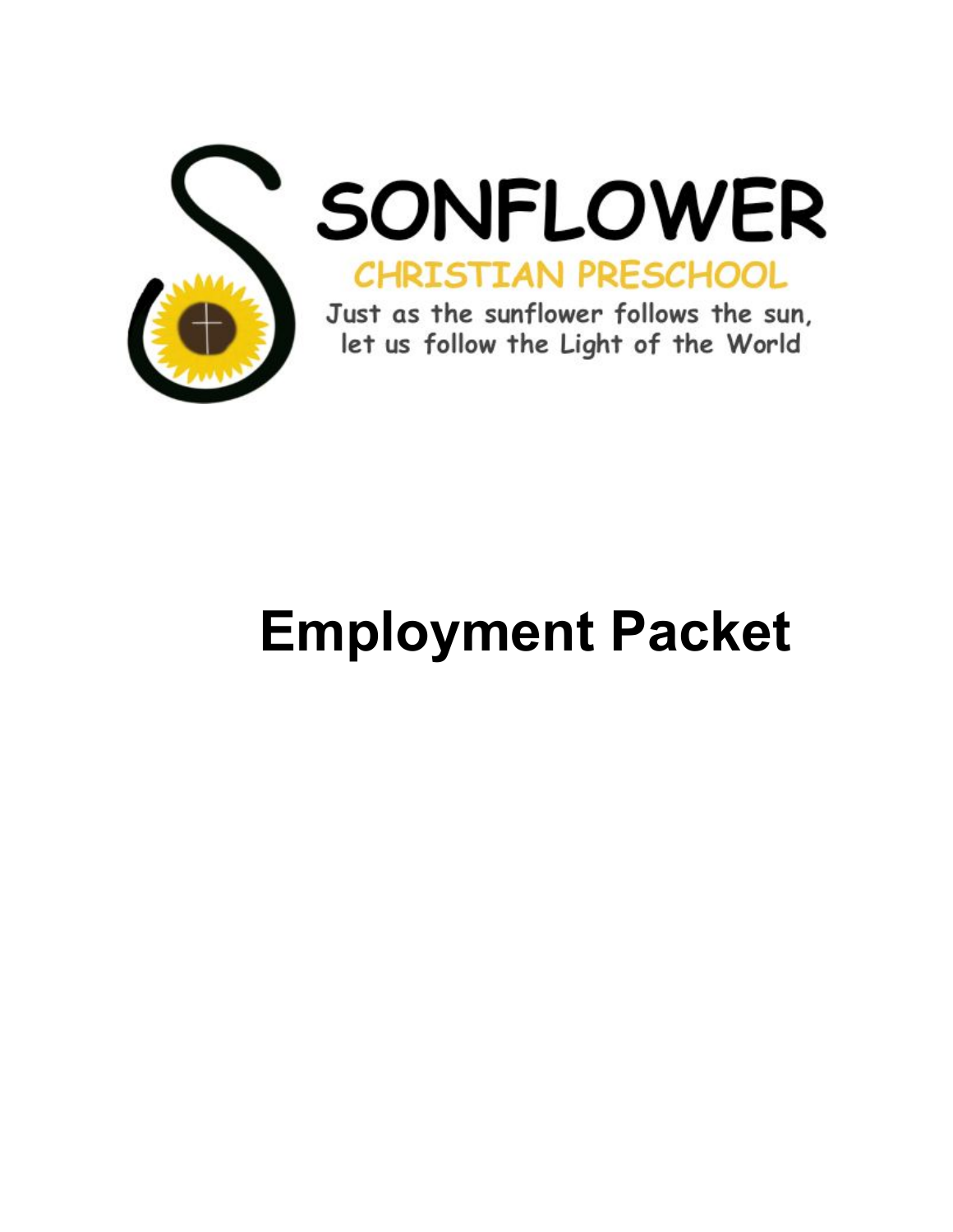Hello and welcome to Sonflower Christian Preschool

We are so excited to begin working with you at our special program. Sonflower Christian Preschool is a Christian Preschool committed to introducing children aged 2  $\frac{1}{2}$  to 5 years to our loving Saviour, Jesus Christ and the amazing grace of God. We believe in partnering with families to educate the whole child - soul, mind, and body - in a loving Christian environment. As a part of this team we all have a responsibility to share with each student and family the Light of the World. Let all of the Sonflower Christian Preschool Staff put on a heart of compassion, kindness, humility, gentleness and patience (Col. 3:12).

Our school is a non-profit organization that is ran by a Board of Directors. The Board of Directors meets monthly to support the preschool program. Sonflower Christian Preschool operates a full day program 4 days a week with a part day program on Fridays. Our program provides a safe environment where students can learn in a variety of environments including a rich outdoor schoolyard. All students have the opportunity to engage in play-based learning as well as small group activities that target specific developmental skills. Teachers provide a variety of play-based activities in all child developmental domains. Sonflower Christian Preschool provides training opportunities and ongoing education to further the skills and techniques of all staff.

We look forward to welcoming to our community. If you should have any questions during the application process please contact the Director, Tiffany Chacon at (970) 289-2800.

> Blessings, Sonflower Christian Preschool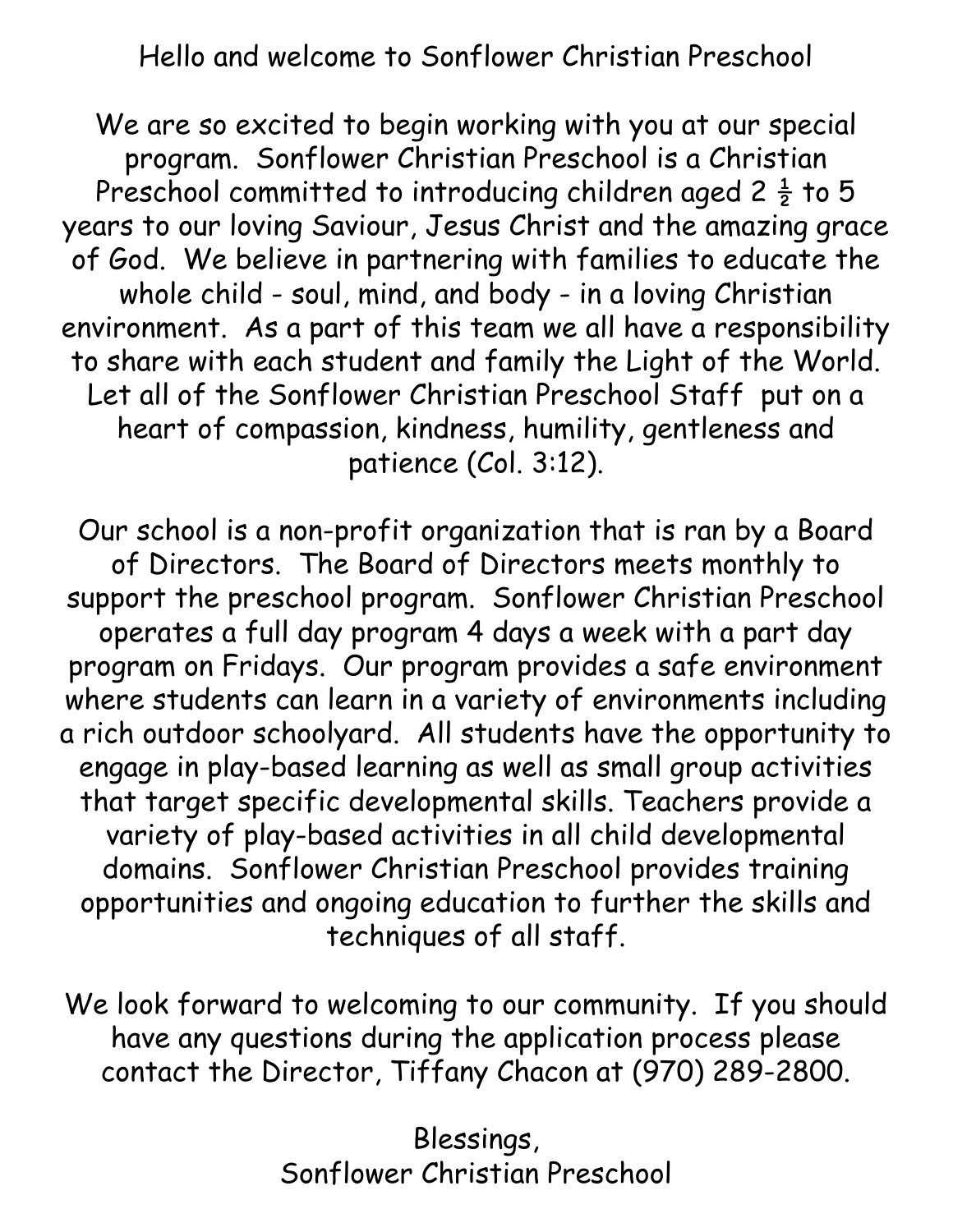### Instructions for Completing Employment Packet

- 1. Complete Employee Application
- 2. Complete the CBI Background Check
- 3. Complete form W-4
- 4. Complete form I-9
- 5. Review Employee Handbook and Sign Handbook Acknowledgement Form
- 6. Return all paperwork to Director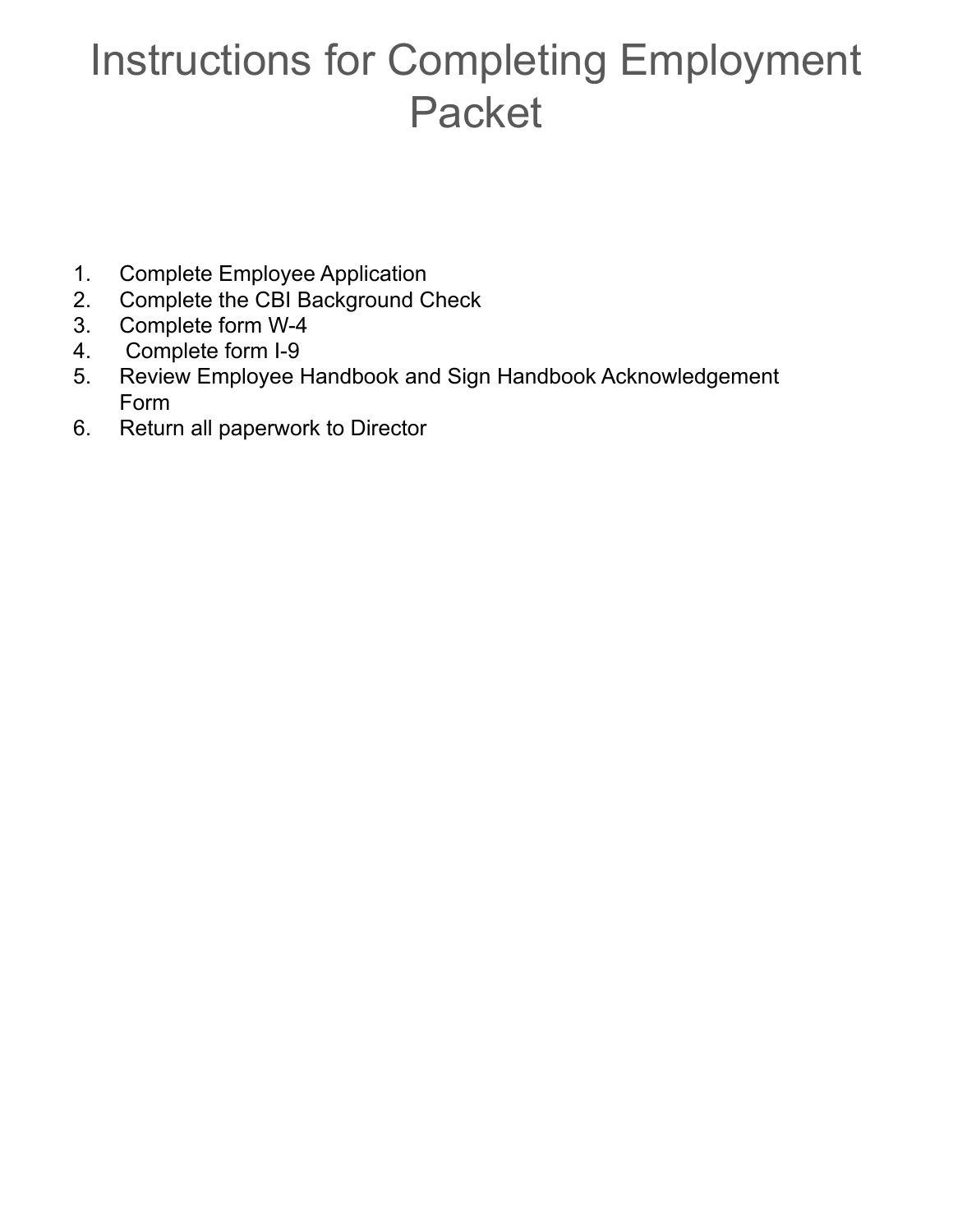### Sonflower Christian Preschool Employee Application

| Name $\frac{1}{\sqrt{1-\frac{1}{2}}\cdot\frac{1}{\sqrt{1-\frac{1}{2}}}}$ |                                               |        |                |                     |
|--------------------------------------------------------------------------|-----------------------------------------------|--------|----------------|---------------------|
|                                                                          | <b>First</b>                                  | Middle |                | Last                |
|                                                                          |                                               |        |                | Gender Male Female  |
|                                                                          |                                               |        |                |                     |
|                                                                          | <b>Street</b>                                 |        | City           | State Zip           |
|                                                                          |                                               |        |                |                     |
|                                                                          | Phone_________________________                |        |                |                     |
|                                                                          |                                               |        |                |                     |
|                                                                          | <b>Name</b>                                   |        |                | <b>Phone Number</b> |
|                                                                          | <b>Employment History (Most recent first)</b> |        |                |                     |
|                                                                          |                                               |        |                |                     |
|                                                                          | 1.Company/Organization                        |        |                |                     |
|                                                                          |                                               |        |                |                     |
|                                                                          |                                               |        |                |                     |
|                                                                          |                                               |        |                |                     |
|                                                                          | $(mm/yy)$ (mm/yy)                             |        |                |                     |
|                                                                          |                                               |        |                |                     |
|                                                                          |                                               |        |                |                     |
|                                                                          | May we contact this employer?                 |        | $\bigcirc$ Yes | $\bigcirc$ No       |
|                                                                          |                                               |        |                |                     |
|                                                                          |                                               |        |                |                     |
|                                                                          |                                               |        |                |                     |
|                                                                          |                                               |        |                |                     |
|                                                                          |                                               |        |                |                     |
|                                                                          | $(mm/yy)$ (mm/yy)                             |        |                |                     |
|                                                                          |                                               |        |                |                     |
|                                                                          |                                               |        |                |                     |
|                                                                          |                                               |        |                |                     |
|                                                                          | May we contact this employer?                 |        | Yes            | $\bigcirc$ No       |
|                                                                          |                                               |        |                |                     |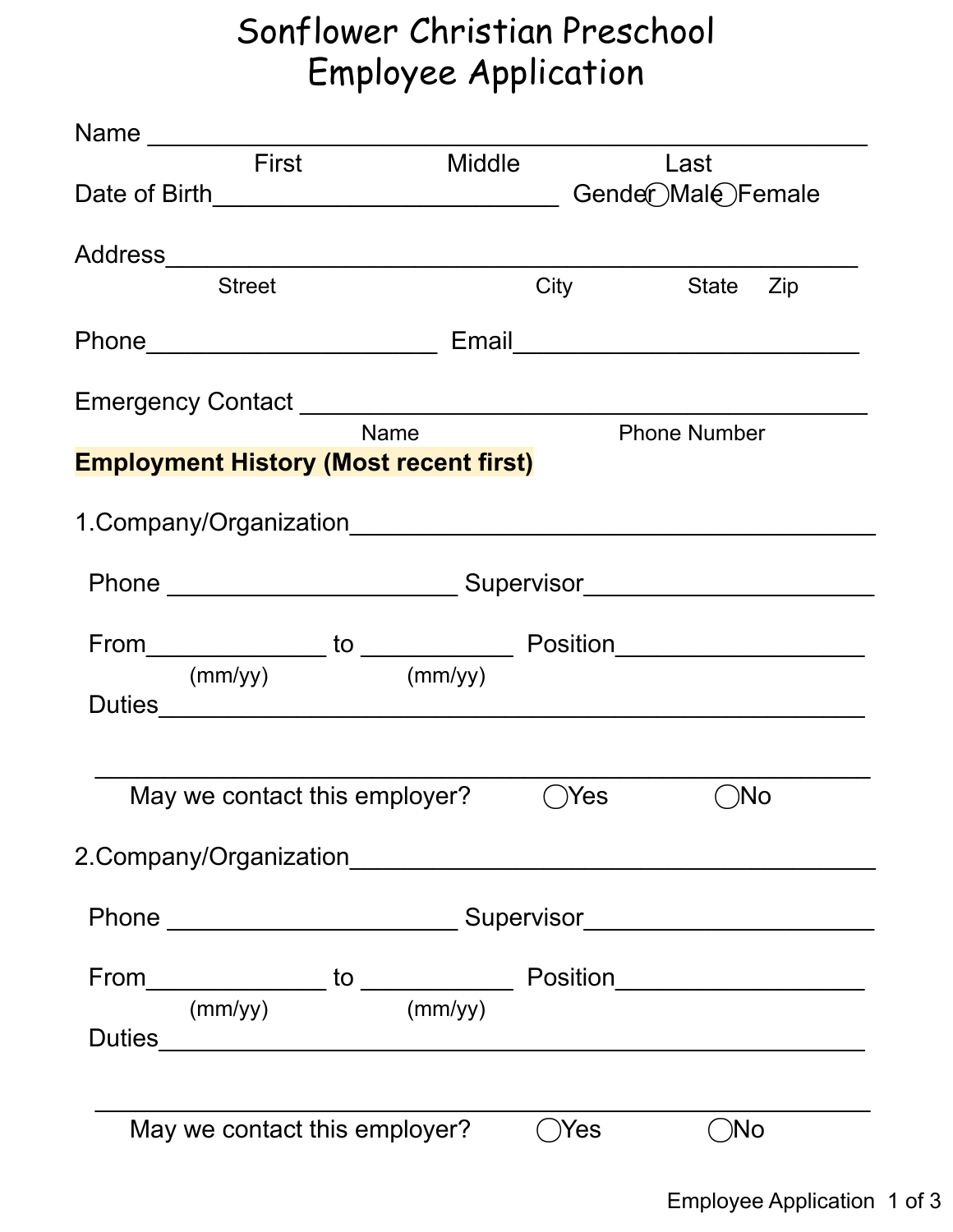|                                       | $(mm/yy)$ (mm/yy)                                 |                                                                                  |               |
|---------------------------------------|---------------------------------------------------|----------------------------------------------------------------------------------|---------------|
|                                       |                                                   |                                                                                  |               |
|                                       | May we contact this employer?                     | $\bigcirc$ Yes                                                                   | $\bigcirc$ No |
| <b>References</b>                     | Please list 3 professional or personal references |                                                                                  |               |
|                                       |                                                   | Relationship _________________________________Years Known_______________________ |               |
|                                       |                                                   |                                                                                  |               |
|                                       |                                                   |                                                                                  |               |
|                                       |                                                   |                                                                                  |               |
|                                       |                                                   |                                                                                  | Years Known   |
| <b>Related Certificates/Education</b> |                                                   |                                                                                  |               |
|                                       |                                                   |                                                                                  |               |
|                                       |                                                   |                                                                                  |               |
|                                       |                                                   |                                                                                  |               |
|                                       |                                                   | Certificate____________________________Year Completed___________________________ |               |
|                                       |                                                   |                                                                                  |               |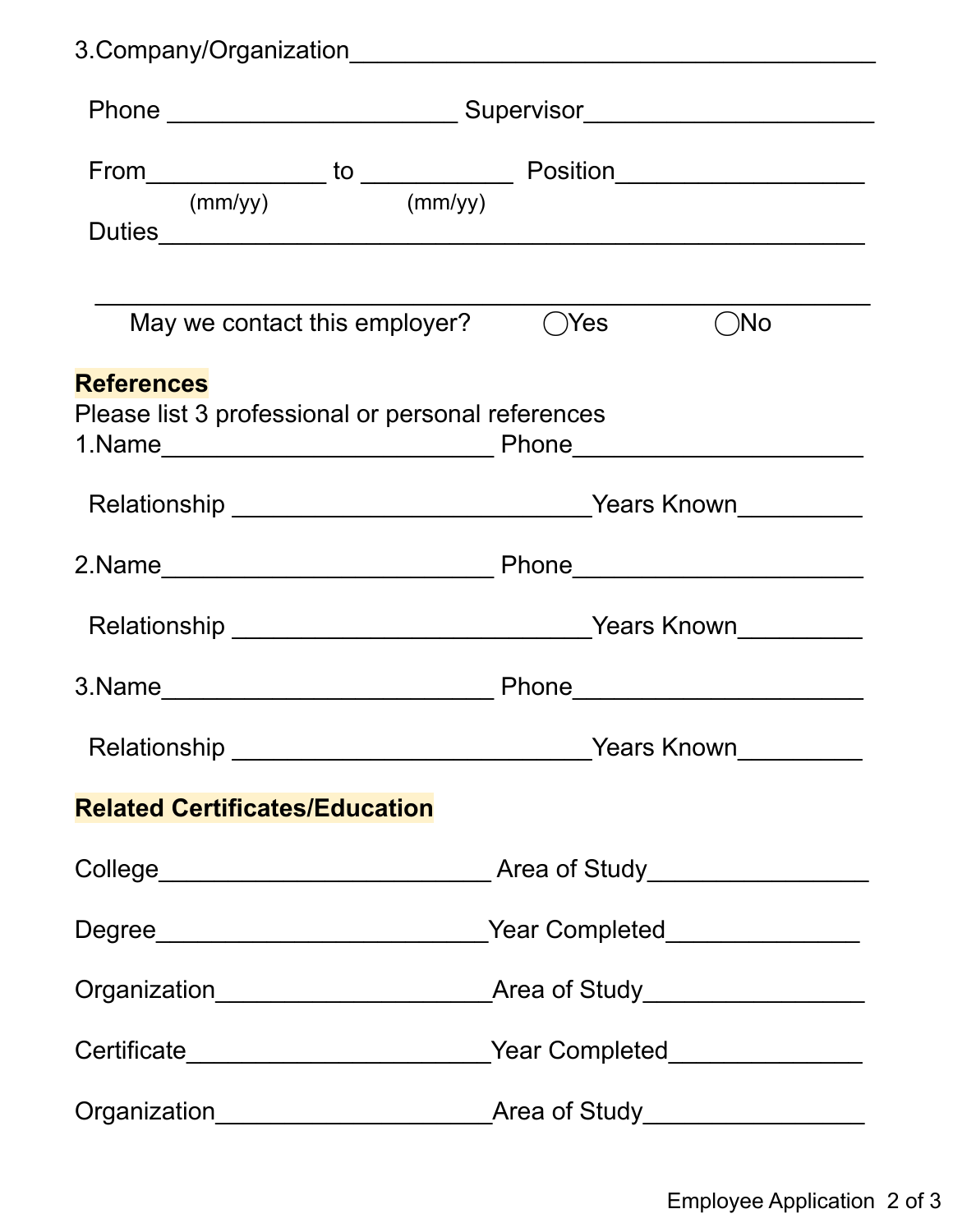#### **Availability**

| Monday | Tuesday    | Wednesday       | Thursday | Friday |
|--------|------------|-----------------|----------|--------|
|        |            |                 |          |        |
|        | ◯Part Time | <b>THE Time</b> |          |        |

Why are you interested in working for Sonflower Christian Preschool?

\_\_\_\_\_\_\_\_\_\_\_\_\_\_\_\_\_\_\_\_\_\_\_\_\_\_\_\_\_\_\_\_\_\_\_\_\_\_\_\_\_\_\_\_\_\_\_\_\_\_\_\_\_\_\_\_\_

\_\_\_\_\_\_\_\_\_\_\_\_\_\_\_\_\_\_\_\_\_\_\_\_\_\_\_\_\_\_\_\_\_\_\_\_\_\_\_\_\_\_\_\_\_\_\_\_\_\_\_\_\_\_\_\_\_

List 6 qualities that describe you

**Any applicant who knowingly or willfully makes a false statement of any material fact or thing in the application is guilty of perjury in the second degree as defined in Section 18-8-503, C.R.S., and, upon conviction thereof, shall be punished accordingly.**

| <b>Applicant Signature</b> | Date |
|----------------------------|------|
|                            |      |
| Name Printed               |      |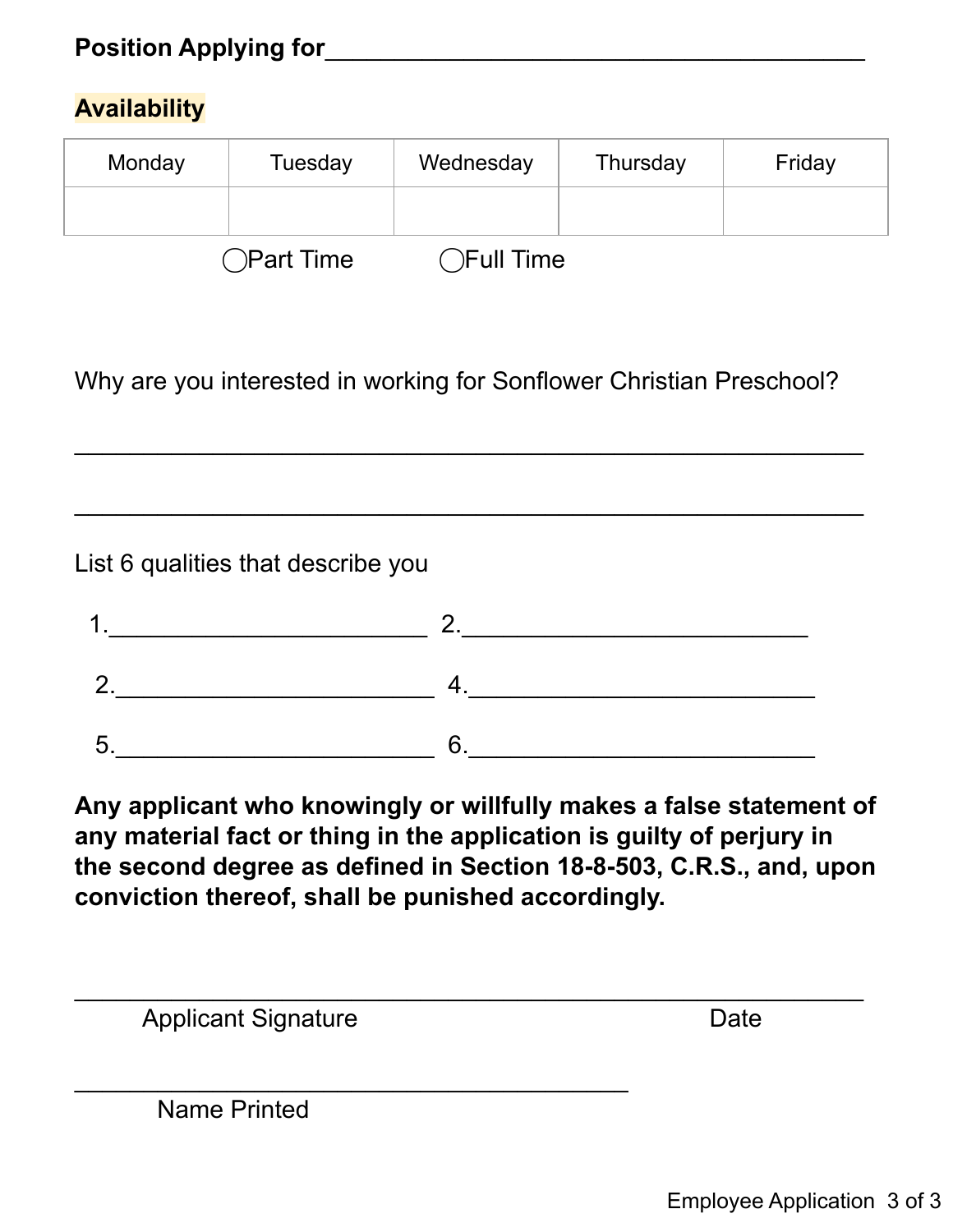Direct Deposit Of Payroll Authorization Agreement Sonflower Christian Preschool 1775 Florida Road Durango, CO 81301 Phone (970) 289-2800

| Bank Address ___________________________City ______________State _________Zip _________ |  |  |
|-----------------------------------------------------------------------------------------|--|--|
|                                                                                         |  |  |

\*Important Note: The employee is responsible for contacting his/her bank or financial institution to confirm the bank routing number and account number. The employee is also responsible for notifying Payroll immediately if the deposit bank changes or account number changes.

| Deposit to:             |  |
|-------------------------|--|
| Checking Account Number |  |
| OR                      |  |
| Savings Account Number  |  |

I hereby authorize Sonflower Christian Preschool and the depository named above to initiate direct deposit (credit) entries and correction (debit entries to the depository account listed above. This authorization will remain in effect until the Director of Sonflower Christian Preschool receives written notification from me at least 30 days prior to the effective date of the termination.

#### **Please attach a voided personalized check to this form for checking account request.**

I authorize Sonflower Christian Preschool to send my monthly payroll direct deposit slip to the following:

Email address \_\_\_\_\_\_\_\_\_\_\_\_\_\_\_\_\_\_\_\_\_\_\_\_\_\_\_\_\_\_\_\_\_\_\_\_\_\_\_\_\_\_\_\_\_\_\_

I understand and agree that it is my responsibility to inform Sonflower Christian Preschool in writing should my e-mail address change.

| Signature_                       | Date     |
|----------------------------------|----------|
| PAYROLL USE ONLY<br>Date entered | Initials |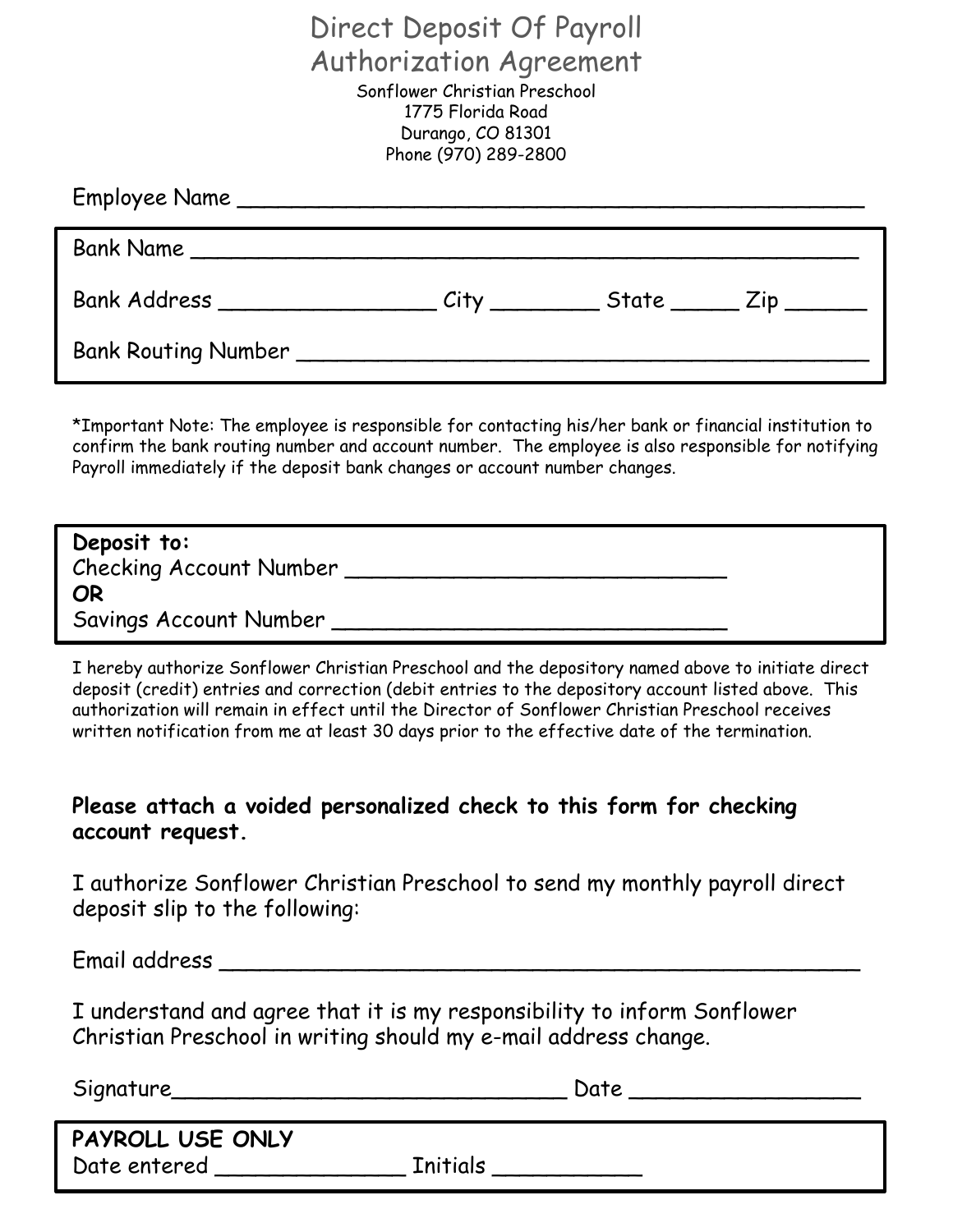### Sonflower Christian Preschool Employee Handbook Acknowledgement Form

Sonflower Christian Preschool wants you to be informed and knowledgeable of the principles and guidelines that directly relate to your employment here in our program. It is an expectation that each employee read the material included in the employee handbook. Should you have any questions, please feel free to contact your center director at (970) 289-2800.

Please sign and return this form, acknowledging that you have both received and read the Employee Handbook.

 $\overline{a}$  , and the set of the set of the set of the set of the set of the set of the set of the set of the set of the set of the set of the set of the set of the set of the set of the set of the set of the set of the set

Signature of Employee Date

 $\overline{a}$  , and the set of the set of the set of the set of the set of the set of the set of the set of the set of the set of the set of the set of the set of the set of the set of the set of the set of the set of the set Employee Name (Please Print)

**Please return this form along with your employment forms**